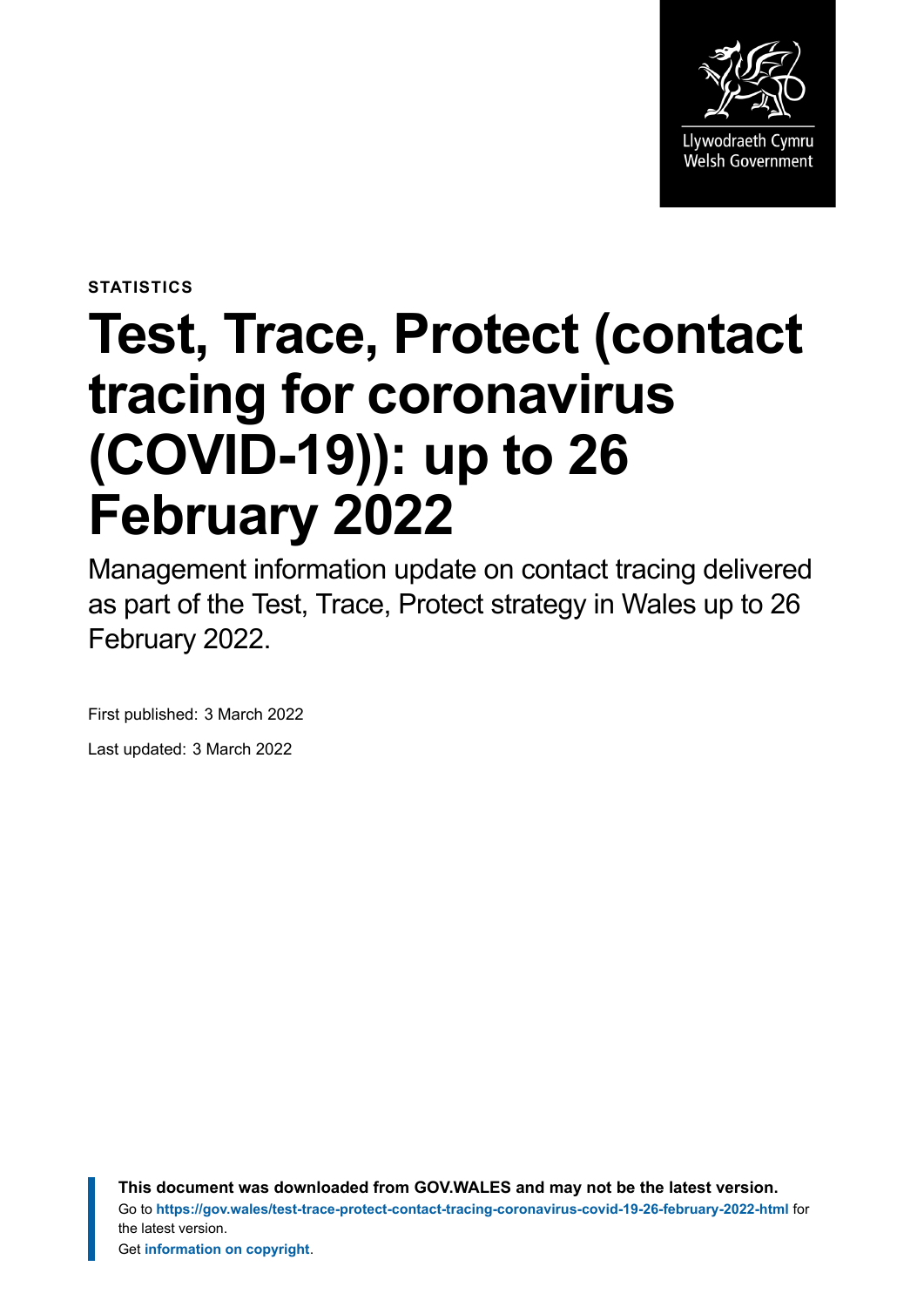### **Contents**

**[Introduction](#page-1-0) [Main results](#page-1-1) [Time taken to reach positive cases and close contacts](#page-7-0) [Data for 1 to 21 June 2020](#page-8-0) [Quality and methodology information](#page-9-0) [Contact details](#page-18-0)**

### <span id="page-1-0"></span>**Introduction**

The data in this release is management information collected as part of the contact tracing process. The figures reflect the data recorded in the contact tracing system and not any contact tracing activity that may have taken place outside of the typical tracing process. The data has not been collected for official statistics purposes which means it has not undergone the same level of quality assurance as official statistics and will be subject to future revisions. We are publishing this to provide a weekly summary of contact tracing activity in Wales during the coronavirus (COVID-19) pandemic.

### <span id="page-1-1"></span>**Main results**

In the latest week (20 to 26 February 2022):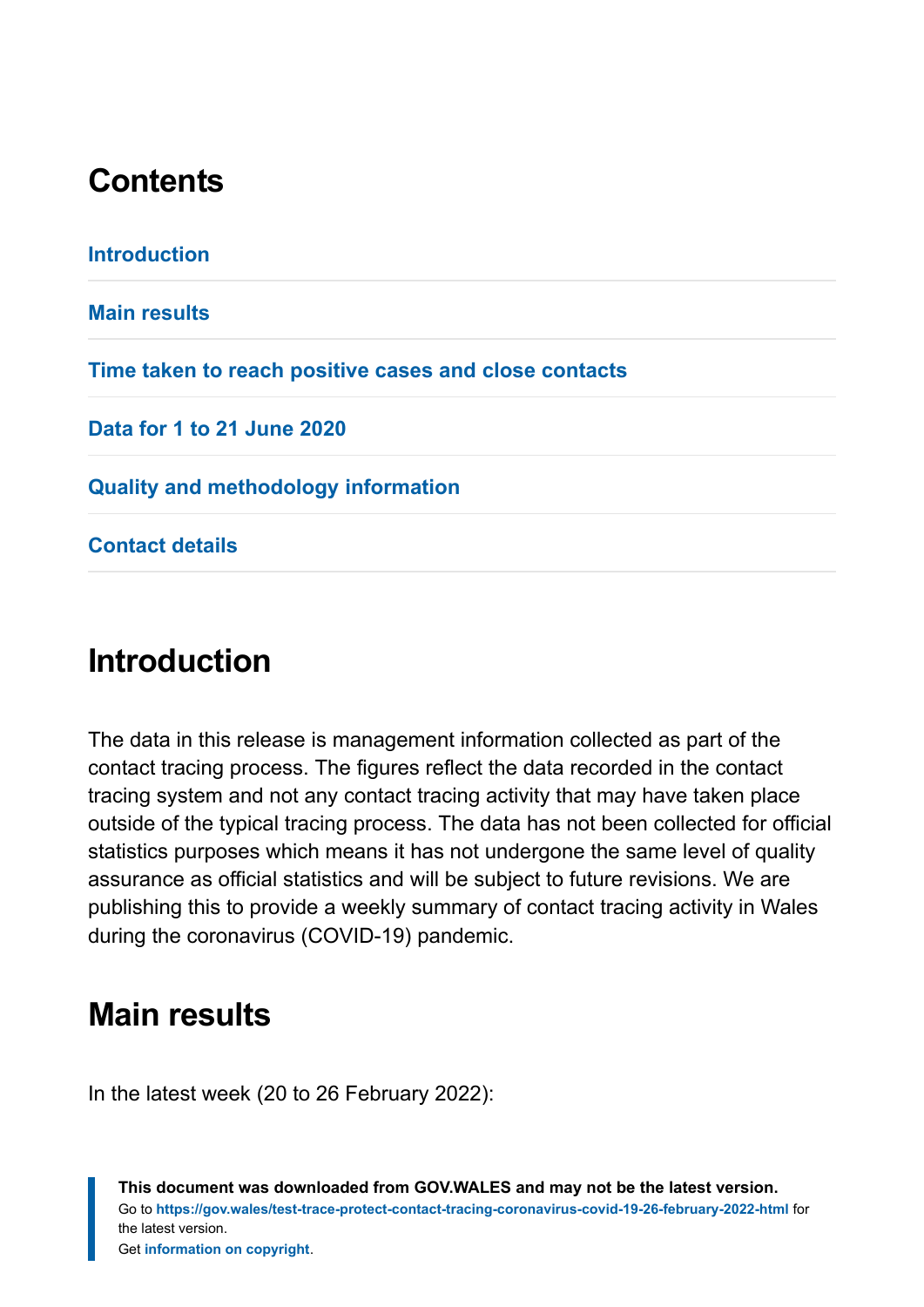- of the 11,889 positive cases that were eligible for follow-up, 10,958 (92.2%) were reached and asked to provide details of their recent contacts
- of the 18,401 close contacts that were eligible for follow-up:
	- 16,449 (89.4%) were successfully contacted and advised accordingly, or had their case otherwise resolved
	- 11,817 (64.2%) were household contacts of which 10,562 (89.4%) were successfully contacted and advised accordingly, or had their case otherwise resolved

In total, since 21 June 2020:

- of the 865,040 positive cases that were eligible for follow-up, 803,284 (92.9%) were reached and asked to provide details of their recent contacts
- of the 1,407,832 close contacts that were eligible for follow-up, 1,266,909 (90.0%) were successfully contacted and advised accordingly, or had their case otherwise resolved

### **Table 1: Positive cases referred to the contact tracing system, up to 26 February 2022**

|                                                              | Latest week 20 to<br>26 February 2022 | Cumulative total 21 June<br>2020 to 26 February 2022 |
|--------------------------------------------------------------|---------------------------------------|------------------------------------------------------|
| Eligible for follow-up by local<br>contract tracing teams    | 11,889                                | 865,040                                              |
| Not eligible for follow-up by<br>local contact tracing teams | 1,303                                 | 105,631                                              |
| Total                                                        | 13,192                                | 970,671                                              |

Source: Digital Health and Care Wales (DHCW)

Information on the types of cases not eligible for follow-up by local contact tracing teams is provided in the **[quality and methodology](#page-9-0) [information](#page-9-0) section**.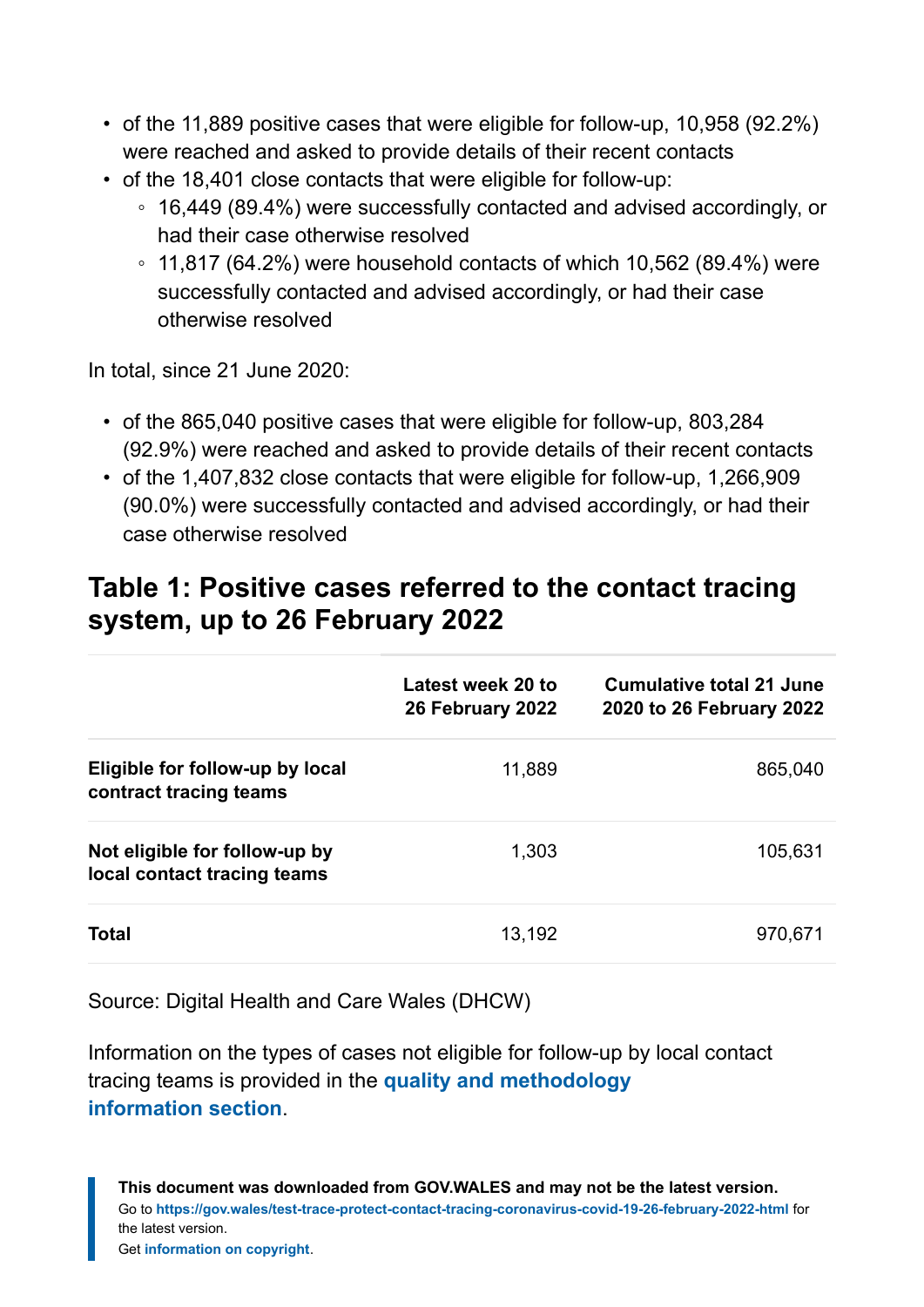### Chart 1: Positive cases eligible for follow-up by local contact tracing teams, up to 26 February 2022

Reached and asked to provide details of recent contacts Not reached



### **Table 2: People identified as close contacts, up to 26 February 2022**

|                                                              | Latest week 20 to<br>26 February 2022 | <b>Cumulative total 21 June</b><br>2020 to 26 February 2022 |
|--------------------------------------------------------------|---------------------------------------|-------------------------------------------------------------|
| Eligible for follow-up by local<br>contract tracing teams    | 18,401                                | 1,407,832                                                   |
| Not eligible for follow-up by<br>local contact tracing teams | 2,421                                 | 155,053                                                     |
| <b>Total</b>                                                 | 20,822                                | 1,562,885                                                   |

Source: Digital Health and Care Wales (DHCW)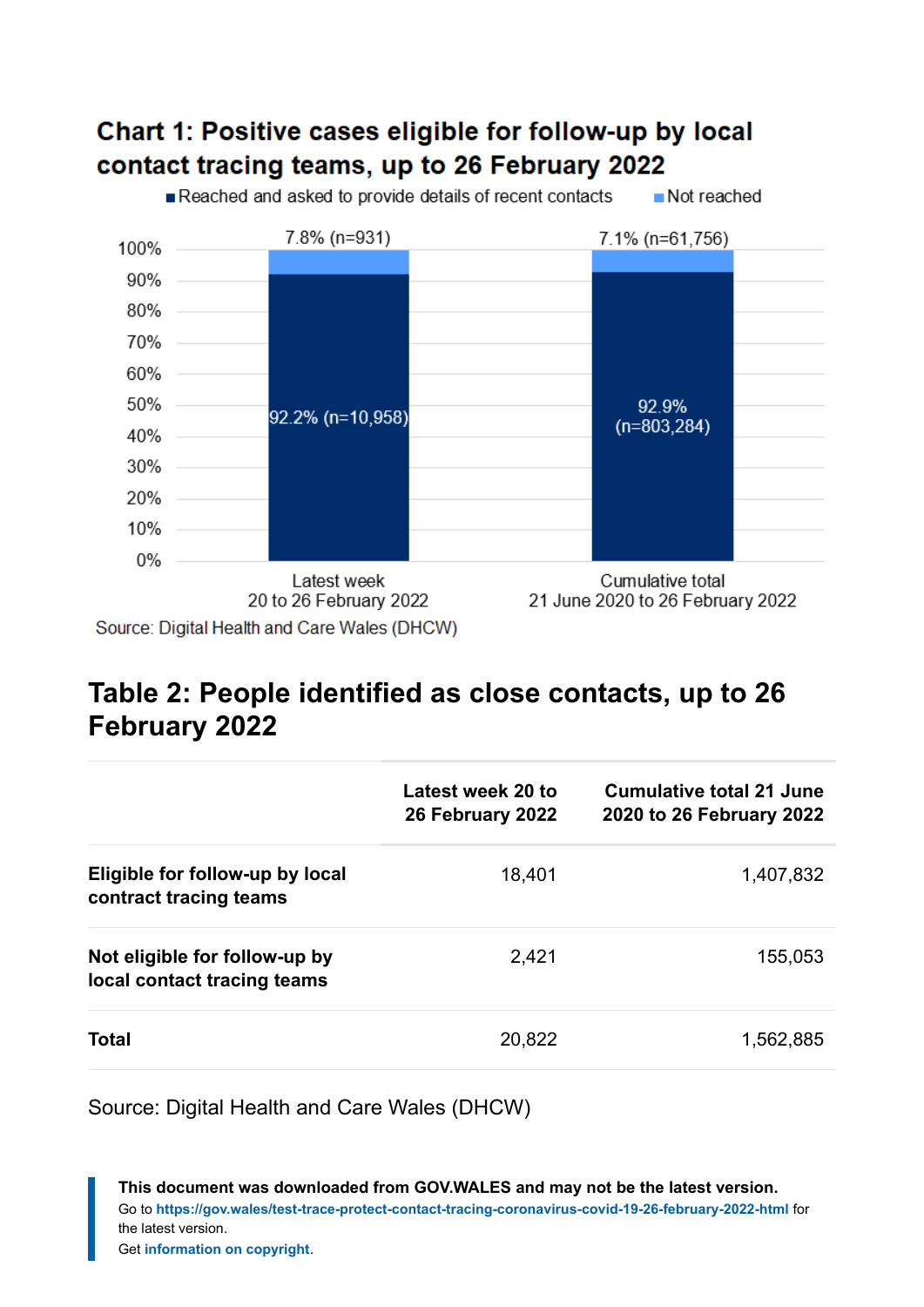These figures relate to all close contacts identified in the reporting period shown. Some may have been identified by positive cases referred to the contact tracing system prior to the reporting period. The figures may also include some close contacts eligible for follow-up by local contact tracing teams that were identified by positive cases escalated to regional teams for onward management.

#### Chart 2: Close contacts eligible for follow-up by local contact tracing teams, up to 26 February 2022



- Not successfully contacted or resolved
- Successfully contacted and advised accordingly, or case otherwise resolved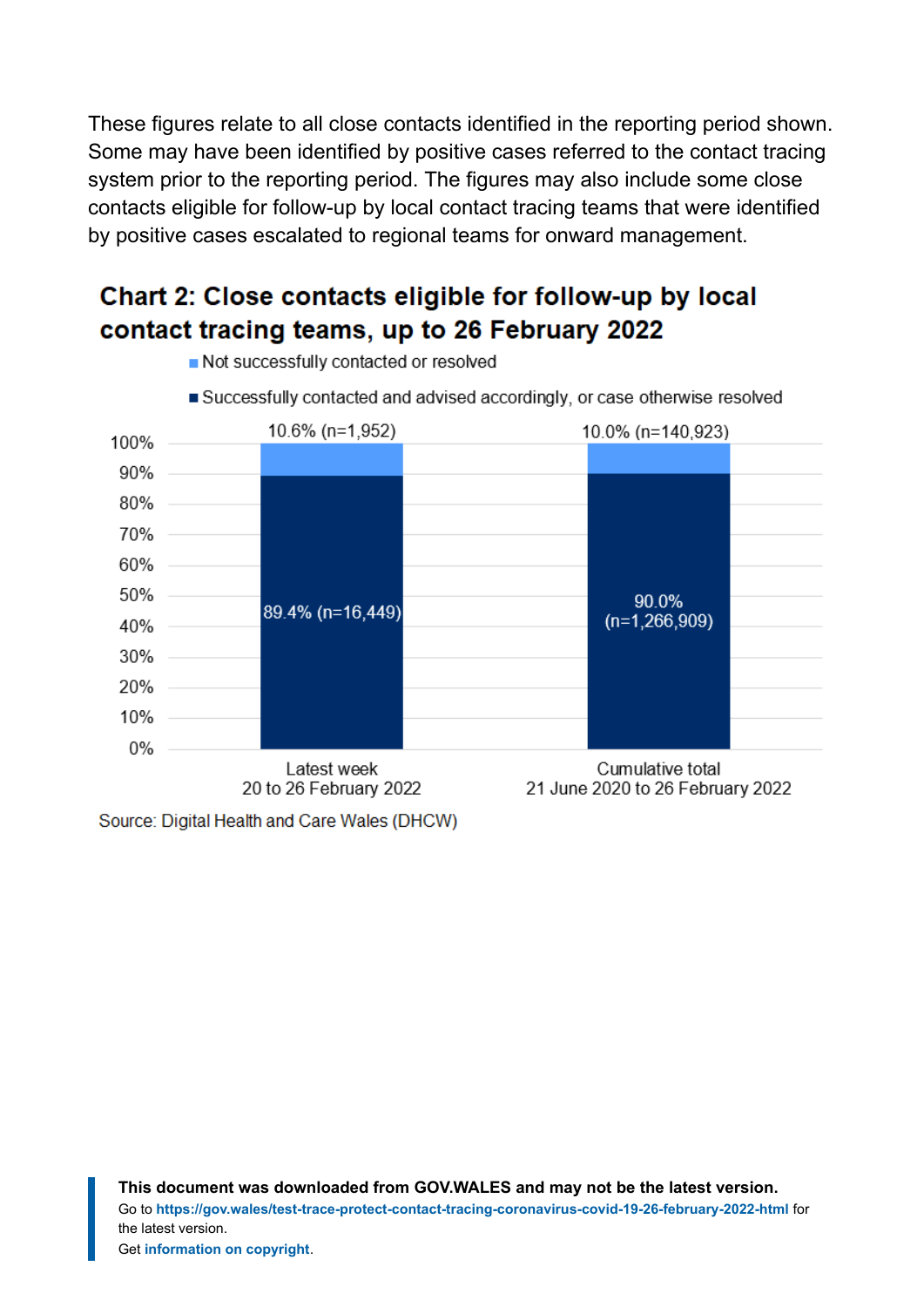

#### Chart 3: Daily positive cases eligible for follow-up by local contact tracing teams, up to 26 February 2022

Source: Digital Health and Care Wales (DHCW)

**[Number of positive cases and close contacts eligible for follow-up by local](https://statswales.gov.wales/Catalogue/Health-and-Social-Care/coronavirus-covid-19/contact-tracing-for-coronavirus-covid-19/numberofpositivecasesandclosecontactseligibleforfollowup-by-localcontacttracingteams?_ga=2.103231744.1294093220.1646031937-1086771297.1619441781) [contact tracing teams](https://statswales.gov.wales/Catalogue/Health-and-Social-Care/coronavirus-covid-19/contact-tracing-for-coronavirus-covid-19/numberofpositivecasesandclosecontactseligibleforfollowup-by-localcontacttracingteams?_ga=2.103231744.1294093220.1646031937-1086771297.1619441781) on StatsWales**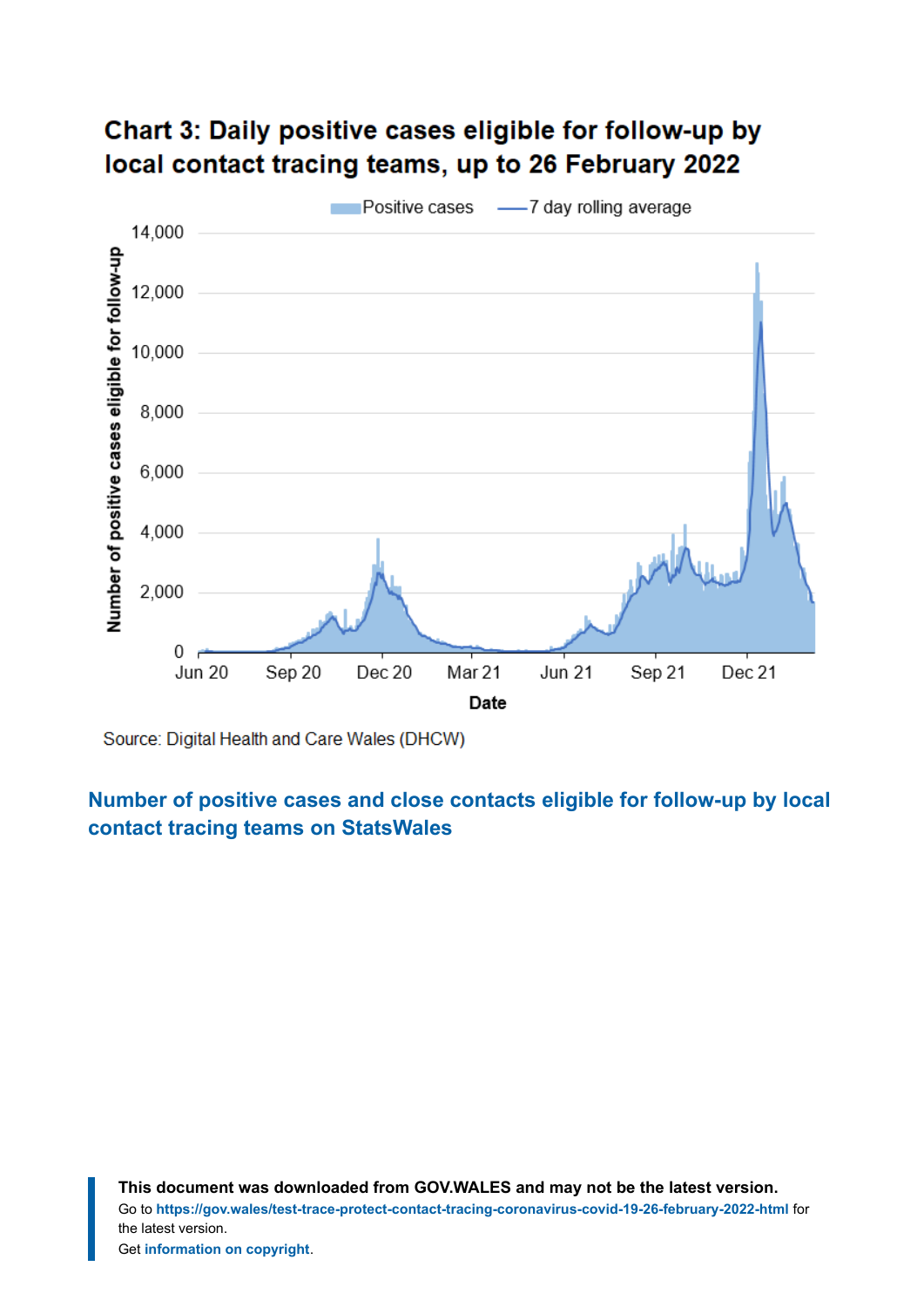

### Chart 4: Daily close contacts eligible for follow-up by local contact tracing teams, up to 26 February 2022

Source: Digital Health and Care Wales (DHCW)

#### **[Number of positive cases and close contacts eligible for follow-up by local](https://statswales.gov.wales/Catalogue/Health-and-Social-Care/coronavirus-covid-19/contact-tracing-for-coronavirus-covid-19/numberofpositivecasesandclosecontactseligibleforfollowup-by-localcontacttracingteams?_ga=2.216589840.744232592.1644220899-1086771297.1619441781) [contact tracing teams](https://statswales.gov.wales/Catalogue/Health-and-Social-Care/coronavirus-covid-19/contact-tracing-for-coronavirus-covid-19/numberofpositivecasesandclosecontactseligibleforfollowup-by-localcontacttracingteams?_ga=2.216589840.744232592.1644220899-1086771297.1619441781) on StatsWales**

Charts 3 and 4 represent the daily number of positive cases and close contacts eligible for follow up. The number of cases eligible for follow-up for recent weeks may change slightly compared to previous releases due to cases being flagged as not eligible following further investigation by contact tracing teams. More details on this process can be found in the **[quality and methodology](#page-9-0) [information](#page-9-0) section**.

Variation between days reflects difference in demand on the system (for example, number of tests performed) with some days seeing more cases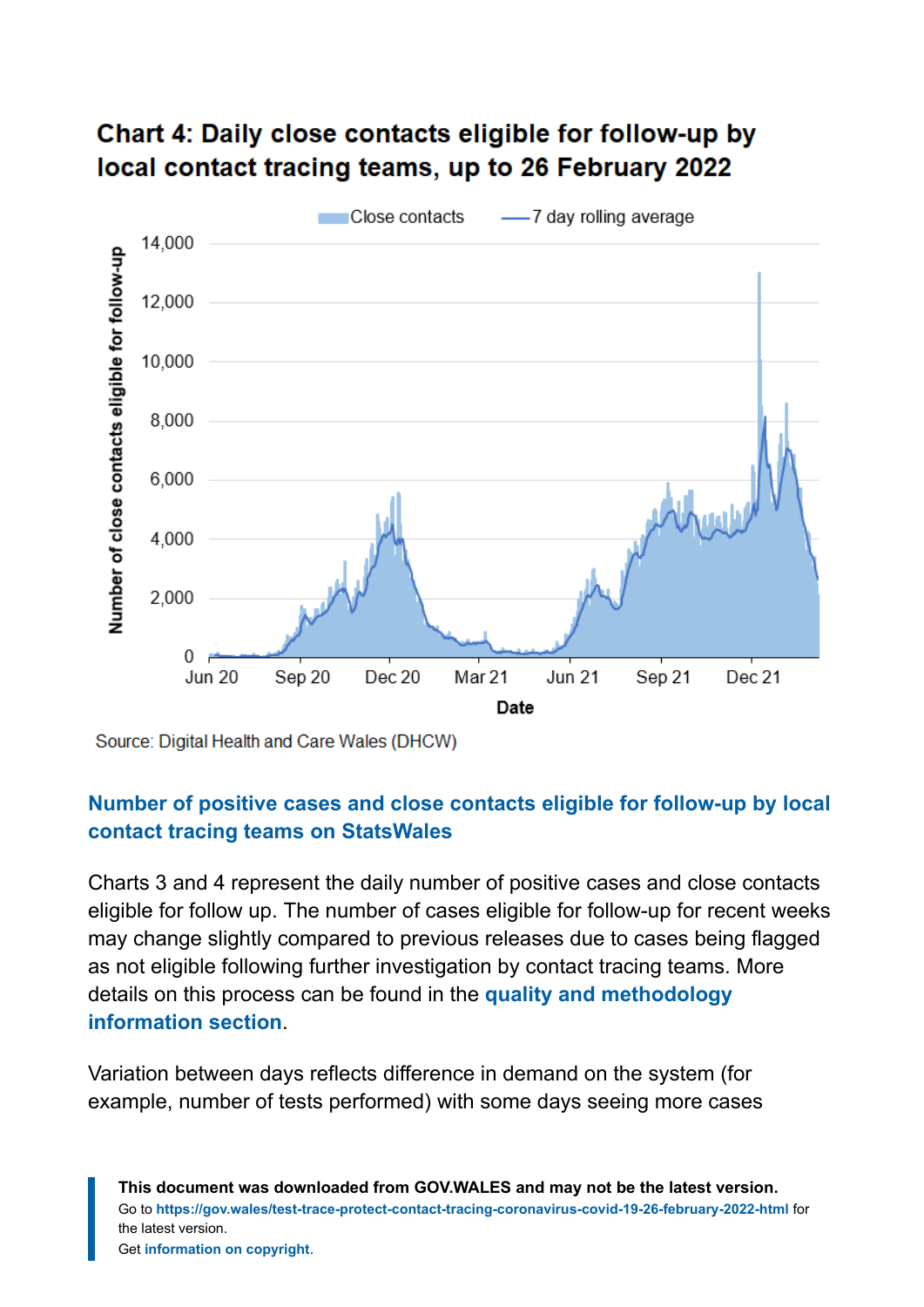feeding through to contact tracing teams. A peak in positive cases or close contacts can occur as a result of:

- a backlog of cases from previous days
- a large batch of test results being submitted
- a new testing site opening
- more testing capacity becoming available

The combined total number of positive cases and close contacts eligible for follow up in a single week was the highest in the week 26 December 2021 to 1 January 2022 where there were 71,201 positive cases and 53,042 close contacts eligible for follow up by local contact tracing teams.

### <span id="page-7-0"></span>**Time taken to reach positive cases and close contacts**

### **In the latest week (20 to 26 February 2022)**

#### **Positive cases**

- Of the 11,889 positive cases that were eligible for follow-up, 62.9% were reached within 24 hours of referral to the contact tracing system. This equates to 68.2% of those successfully reached being reached within 24 hours.
- 87.6% of positive cases that were eligible for follow-up were reached within 48 hours. This equates to 95.1% of those successfully reached being reached within 48 hours.

#### **Close contacts**

• Of the 18,401 close contacts that were eligible for follow-up, 73.3% were reached within 24 hours of being identified by a positive case. This equates to 82.0% of those successfully reached being reached within 24 hours.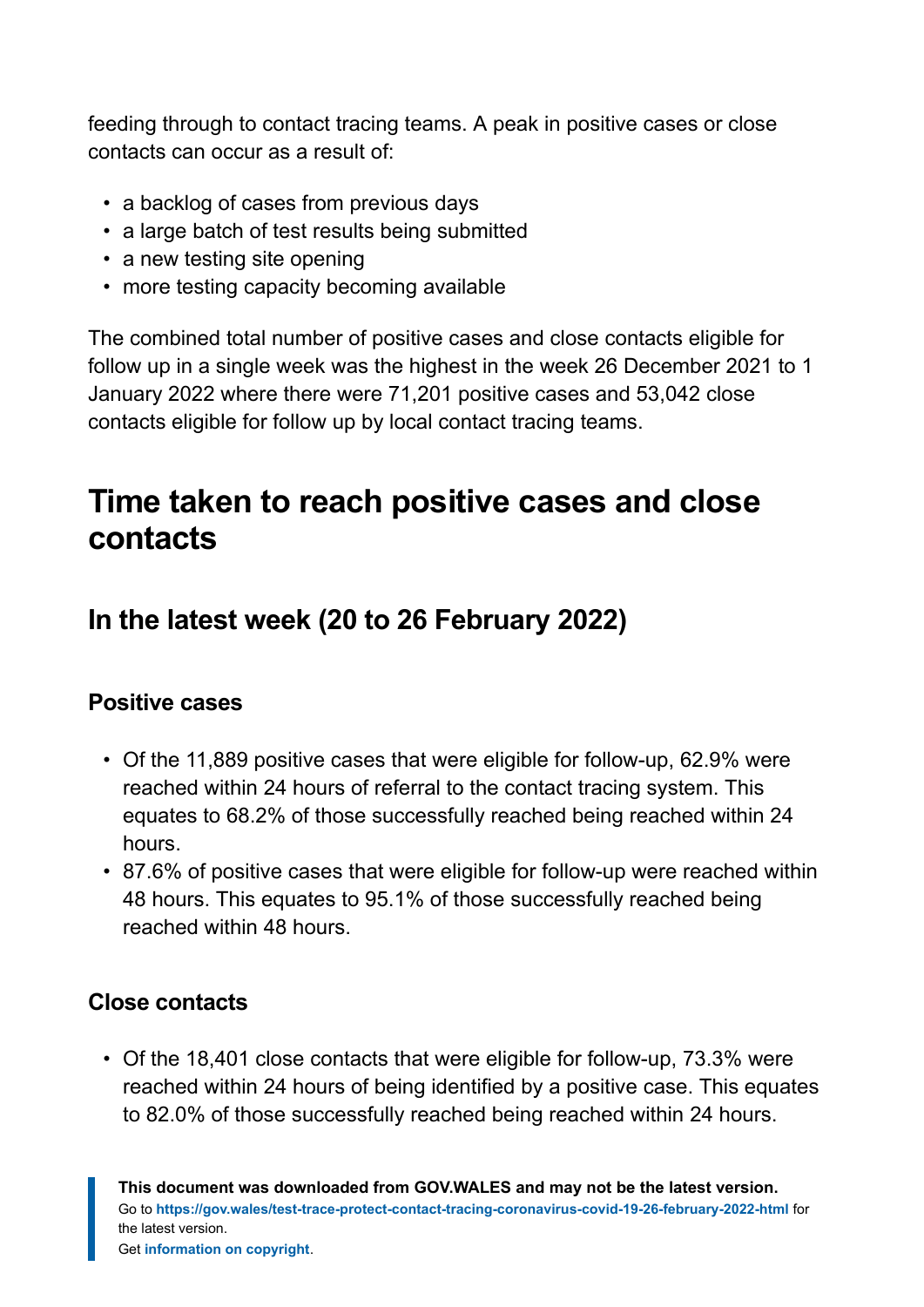- 87.8% of close contacts that were eligible for follow-up were reached within 48 hours of being identified by a positive case. This equates to 98.2% of those successfully reached being reached within 48 hours.
- From the time positive cases were referred to the contact tracing system, 41.0% of all close contacts that were eligible for follow-up were reached within 24 hours. This equates to 45.8% of those successfully reached being reached within 24 hours.
- From the time positive cases were referred to the contact tracing system, 70.5% of all close contacts that were eligible for follow-up were reached within 48 hours. This equates to 78.9% of those successfully reached being reached within 48 hours.

From the time positive cases were referred to the contact tracing system, the percentage of close contacts reached within 24 or 48 hours excludes a small number of close contacts that could not be linked back to the positive case that identified them. Please see the **[quality and methodology information](#page-9-0) section**.

# <span id="page-8-0"></span>**Data for 1 to 21 June 2020**

Early reporting, covering the first three weeks of contact tracing in Wales, was based on data reported by local and regional contact tracing teams prior to the introduction of the national digital system.

In Wales, during the period from 1 to 21 June 2020, 1,905 positive cases were referred to local and regional contact tracing teams. This resulted in 2,616 contacts identified for follow-up, of which 2,117 were successfully contacted and advised accordingly.

There will be a small amount of overlap in the reporting from the national digital system and the early reporting provided by local and regional contact tracing teams. For this reason we would not recommend combining figures from the two different reporting streams.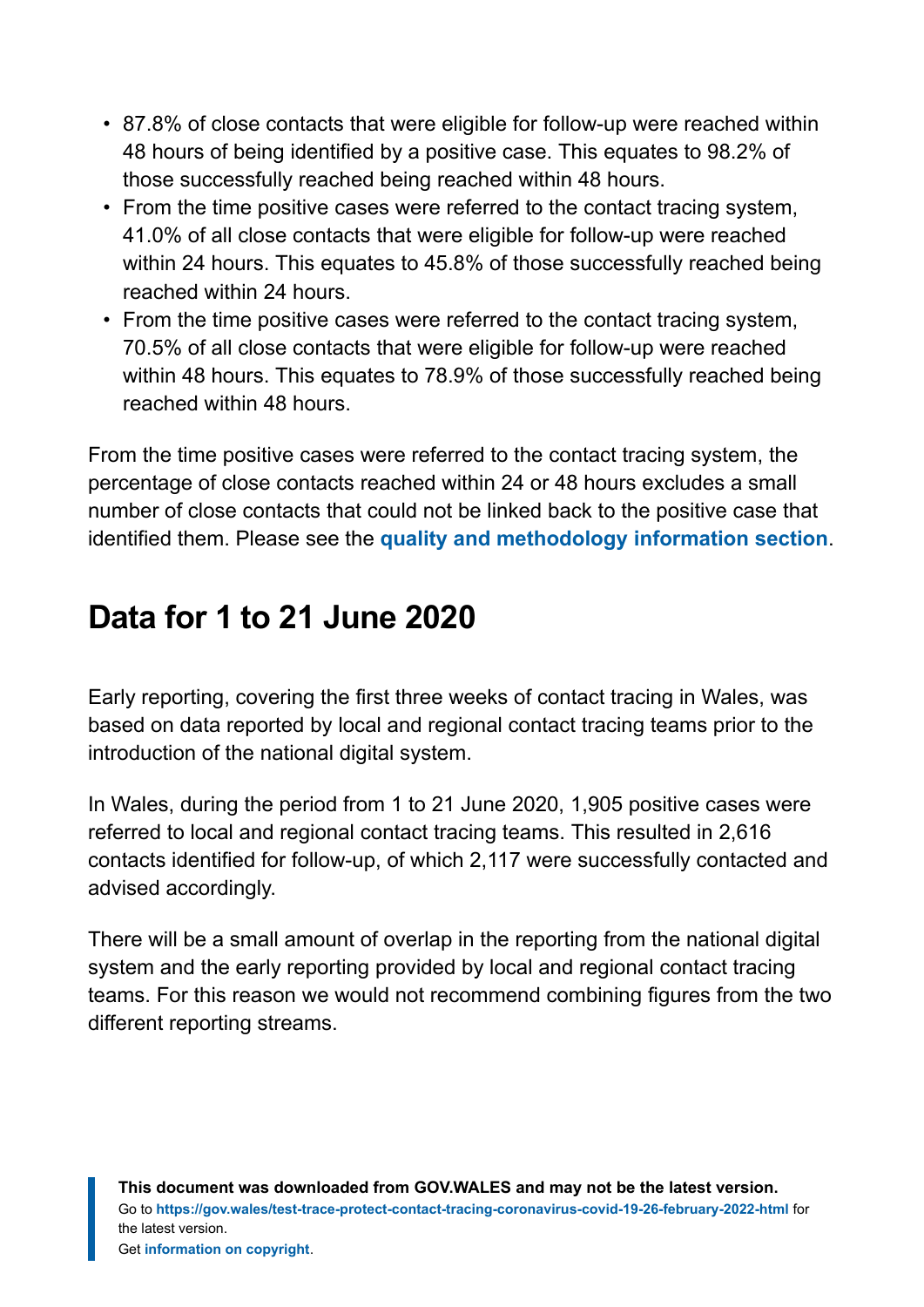# <span id="page-9-0"></span>**Quality and methodology information**

### **What is contact tracing?**

Contact tracing is an important part of the Welsh Government's **[Test, Trace,](https://gov.wales/test-trace-protect) [Protect strategy](https://gov.wales/test-trace-protect)**. The strategy is being delivered through the NHS Wales Test, Trace, Protect service.

As soon as people start to display symptoms of coronavirus (COVID-19), they should arrange to take a test as quickly as possible whilst they and members of their household aged over 5 **[self-isolate](https://gov.wales/self-isolation)**. On receiving a positive result people are asked to support the NHS Wales Test, Trace, Protect service by reporting their recent contacts to the local contact tracer so that they can be contacted and notified to self-isolate (and take a test if they too are displaying symptoms), to help stop the spread of the virus.

It may not be possible to trace all individuals referred to the contact tracing service. For various reasons contact details will not have been provided for some individuals and others may not have responded to calls, texts or emails from tracing teams. The proportion of positive cases that were eligible for followup and that were reached only include those cases that were successfully reached but does not include those cases where local tracers have made an attempt, but failed, to contact.

Due to an increase in the number of positive cases and contacts eligible for follow up by local contact tracing teams, from the week commencing 6 September 2021 Welsh Government introduced a national framework to prioritise cases that have a higher risk of onward transmission or that involve vulnerable individuals. This means that the positive cases reached are likely to be those classed as the highest priority from a public health protection perspective.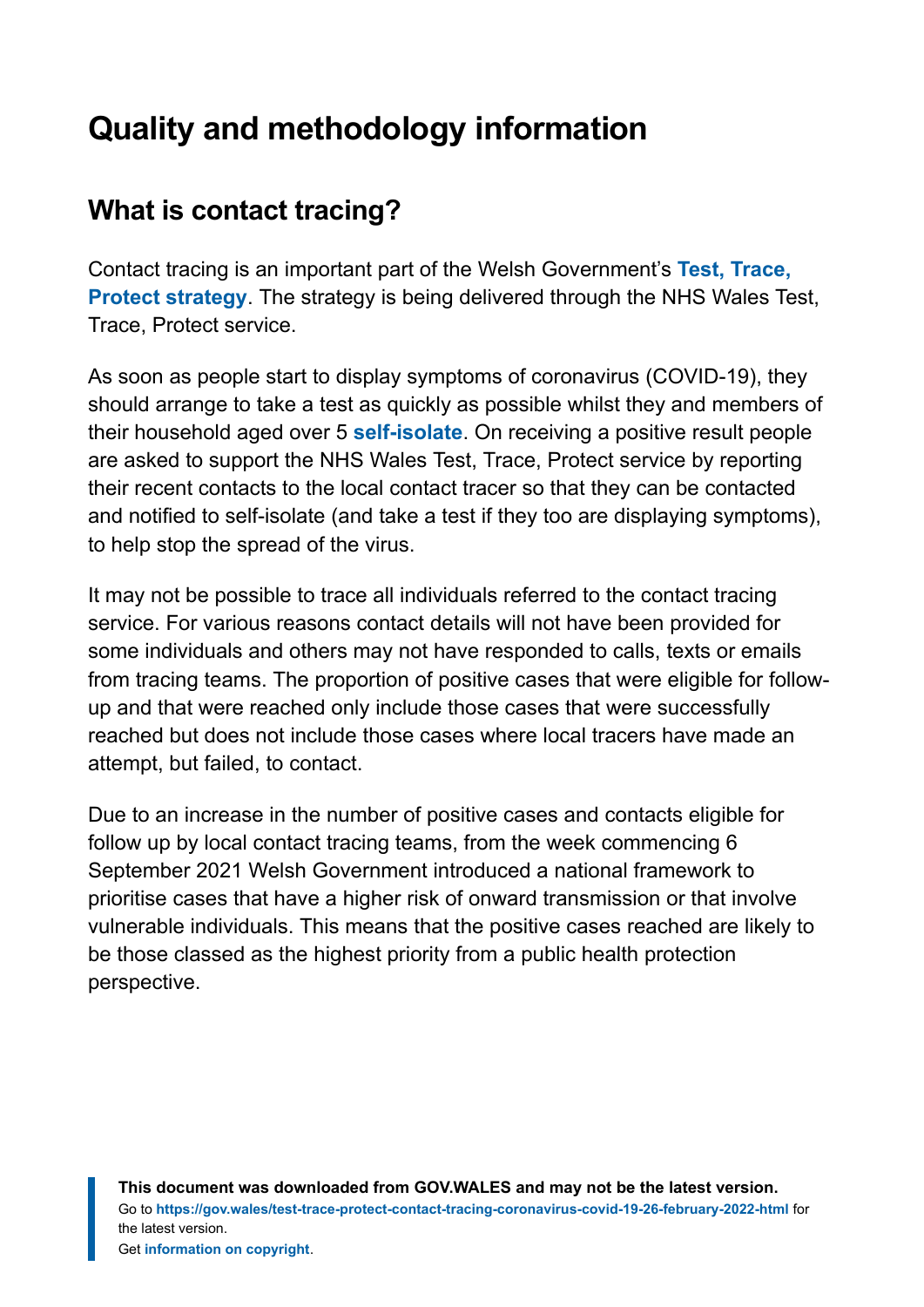### **Data source**

This data is management information provided to the Welsh Government by Digital Health and Care Wales. We are publishing this to provide a weekly summary of contact tracing activity in Wales during the coronavirus (COVID-19) pandemic. This data has not undergone the same level of quality assurance as official statistics and the data may be subject to future revisions.

Data included in this release was extracted from the contact tracing system at 12:12 on 1 March 2022. This extract was taken 3 days after the end of the reporting period in order to capture follow-up activity relating to cases referred towards the end of the reporting period.

### **Positive cases and close contacts not eligible for followup**

The majority of cases not eligible for follow-up by local contact tracers occur in closed settings such as hospitals, care homes and prisons. These cases are escalated to regional teams for onward management.

Positive cases and close contacts that are resident outside of Wales are also not eligible for follow-up by local contact tracing teams. Public Health Wales refer these cases to the relevant public health agency for onward tracing. These cases would have been included in the numbers eligible for follow-up in statistical releases prior to the 10 September 2020.

When an index case is contacted and asked to provide details of their close contacts they are also asked to define the type of contact. Household contacts are contacts that are living or spending significant time in the same household for example, those that live and sleep in the same home, a house of multiple occupancy (HMO) where a kitchen and/or bathroom is shared, students in university accommodation that share a kitchen, and sexual partners, and people who have cleaned a household where a case lives without personal protective equipment.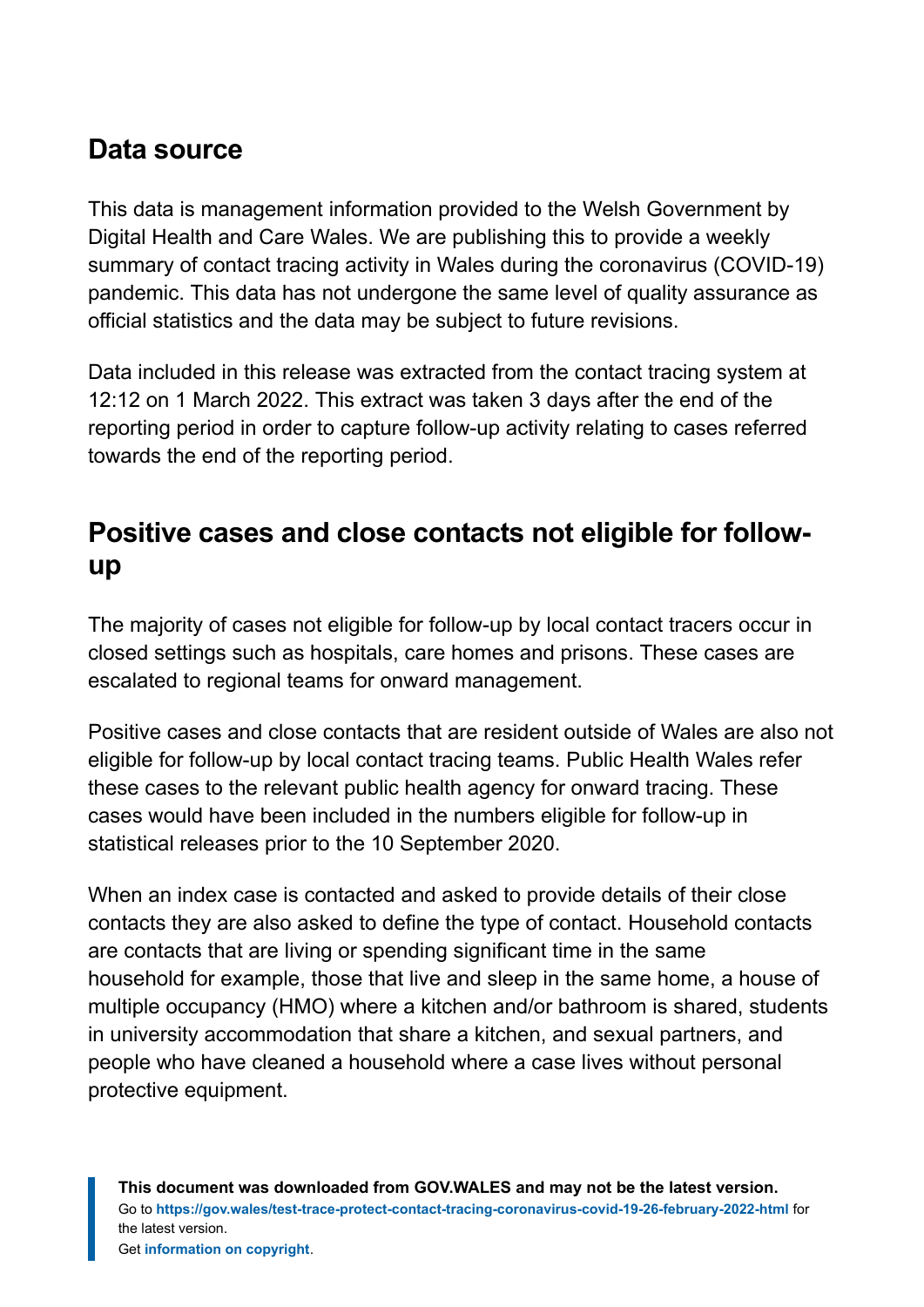For cases in halls of residence, students may have been contacted by text or by their university to advise them to isolate and not by the local contact tracing team. This type of activity is not captured in the contact tracing data. Also, school 'bubble' contacts aren't subject to formal contact tracing process as they are contacted directly by their school and provided the necessary public health and isolation guidance. For this reason, we have excluded these contacts from the close contacts statistics presented in this release.

### **Time taken to reach positive cases and close contacts**

For positive cases, the time taken to reach them measures the time between the case being referred to the contact tracing system and them being successfully contacted. For close contacts there are two measures. The first looks at the time between the close contact being identified by a positive case and them being successfully contacted. The second looks at the difference between the positive cases that identified them being referred to the contact tracing system and when the close contact was successfully contacted. The latter measure for close contacts excludes a small number that could not be linked back to the positive case that identified them or where contacts are identified by a positive case outside of Wales or through the NHS app.

The date and time that a positive case or close contact was successfully contacted is taken to be the earliest of a number of events captured in the system. These include:

- successful phone call record (including initial phone call from contact tracers to invite cases and contacts to complete the e-form)
- completion of the contact interview
- first daily check-up
- close contacts or other exposures being entered into the contact tracing system (for positive cases only)
- case marked as 'resolved'

These events have been chosen as they all indicate that a contact tracer has successfully been in touch with the individual. The range of events is necessary because phone call records do not exist for all positive cases and close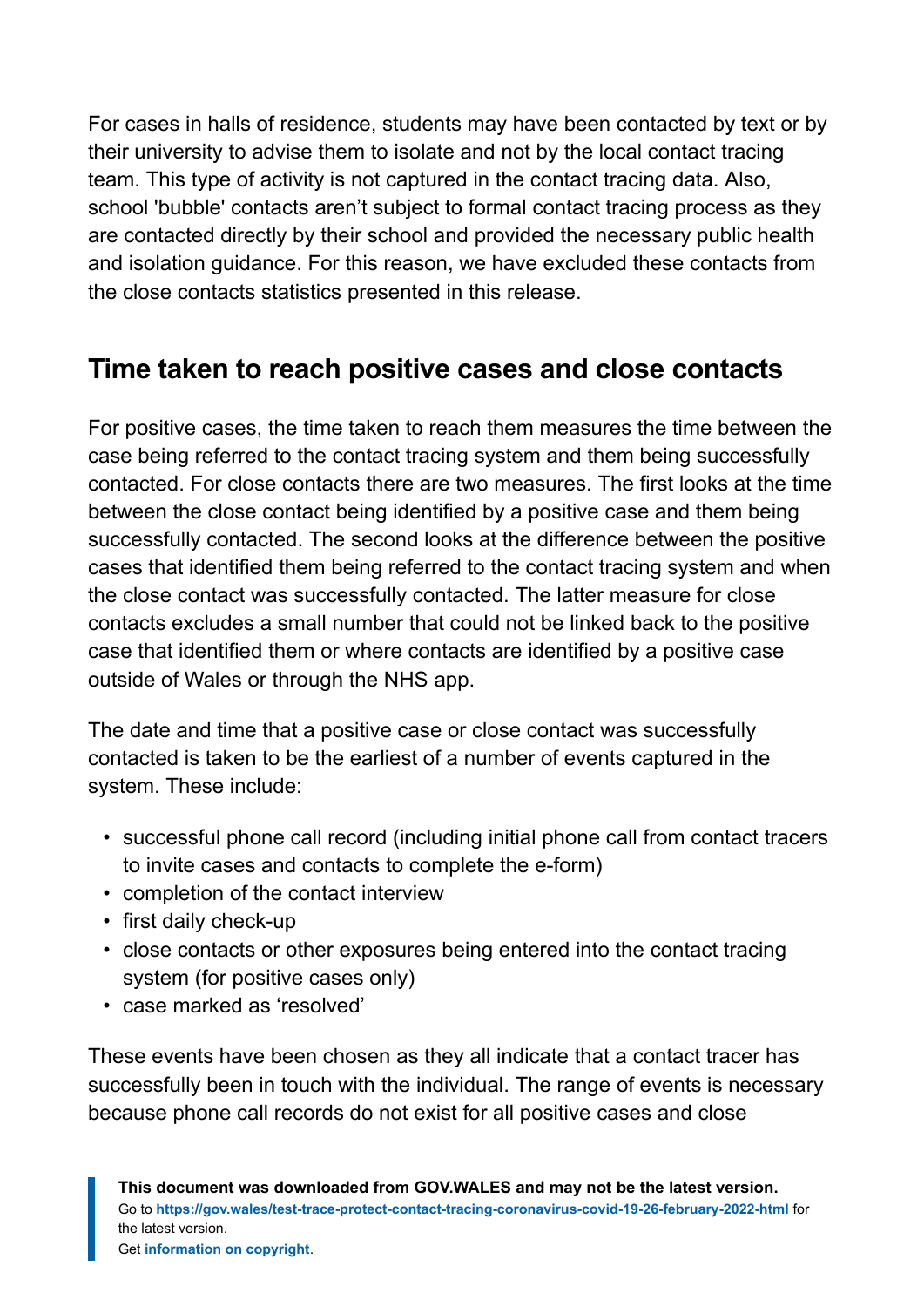contacts. This may arise, for example, where multiple cases live in the same household and the information is captured through a single phone call, rather than one for each individual.

When close contacts are identified by a positive case outside of Wales or through the NHS app, these are inputted into the system manually as the positive case that identified them does not exist in the Welsh contact tracing system. As the positive case is not in the Welsh contact tracing system, these close contacts should not be included in the timeliness measure from the time positive cases are referred to the contact tracing system. We were recently made aware of the processes around these close contacts and from the week commencing 16 May 2021, we have removed these close contacts from this measure and the historical data to more accurately reflect the contact tracing system. As these close contacts are eligible for follow up within the Welsh contact tracing system, they still appear in all other figures relating to close contacts presented in this release.

The percentage of close contacts reached within 24 hours and 48 hours from the time positive cases were referred to the contact tracing system will appear higher than previous publications as a result of this change. Since September 2020 when the process for these close contacts was implemented, there have been an average of 60 close contacts per week identified by a positive case outside of Wales or through the NHS app. For the week 16 to 22 May 2021 when this change in methodology was first implemented, the change resulted in an increase of 6 percentage points in the timeliness measure within 24 hours and 7 percentage points in the timeliness measure within 48 hours from the time positive cases were referred to the contact tracing system.

### **School bubble data**

School 'bubble' contacts aren't subject to formal contact tracing process, as they are contacted directly by their school and provided the necessary public health and isolation guidance. For this reason, from the release published 25 March 2021 we have excluded these contacts from the close contacts statistics presented in this release. All historical data has been updated to reflect this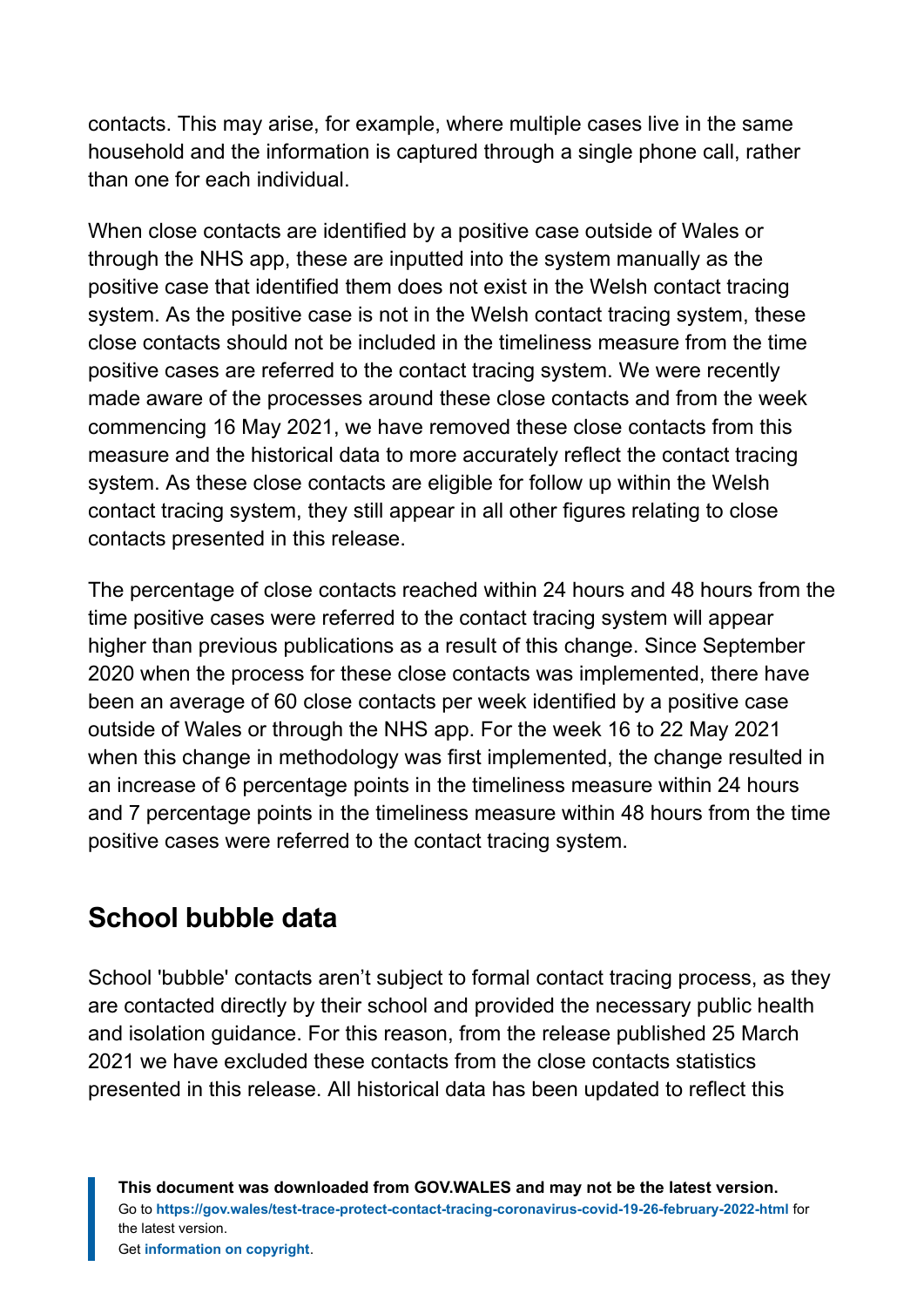change.

Positive cases will most likely have close contacts outside of their bubble which have been generated in school which will be communicated to local contact tracing teams and will be eligible for follow up, these contacts remain in the statistics presented in this release.

Data presented in this release is broadly comparable with publications prior to the 25 March 2021, though we advise against using the publications on 11 February and 18 February 2021 to make comparisons, where the issues in the school 'bubble' data have had the most effect, and the publication on 23 March 2021 where all school contacts were removed while we investigated a data quality issue. Comparisons can be made within the time series data in this release where school 'bubble' data has been removed throughout.

Information and guidance on how schools and settings can continue to make their sites as safe as possible for staff and learners, including school 'bubbles' is outlined in the **[Operational guidance for schools and settings](https://gov.wales/node/38016)**

### **Further quality and methodology information**

Close contacts 'otherwise resolved' covers a small number of instances where the same contact is identified by multiple positive cases concurrently. On these occasions, contact tracing teams will work from a single record relating to that contact and mark the additional records as resolved.

The number of cases referred for contact tracing is different to the number of new cases published by Public Health Wales. These sources of data are not directly comparable due to differences in timing and the level of validation carried out, as cases submitted to the contact tracing system need to be handled manually by contact tracing teams.

Contacts generated from positive cases outside of Wales which are eligible for follow up by local contact tracing teams in Wales are included as close contacts in these statistics. These contacts may have an effect on the timeliness measures from positive case creation and we are conducting further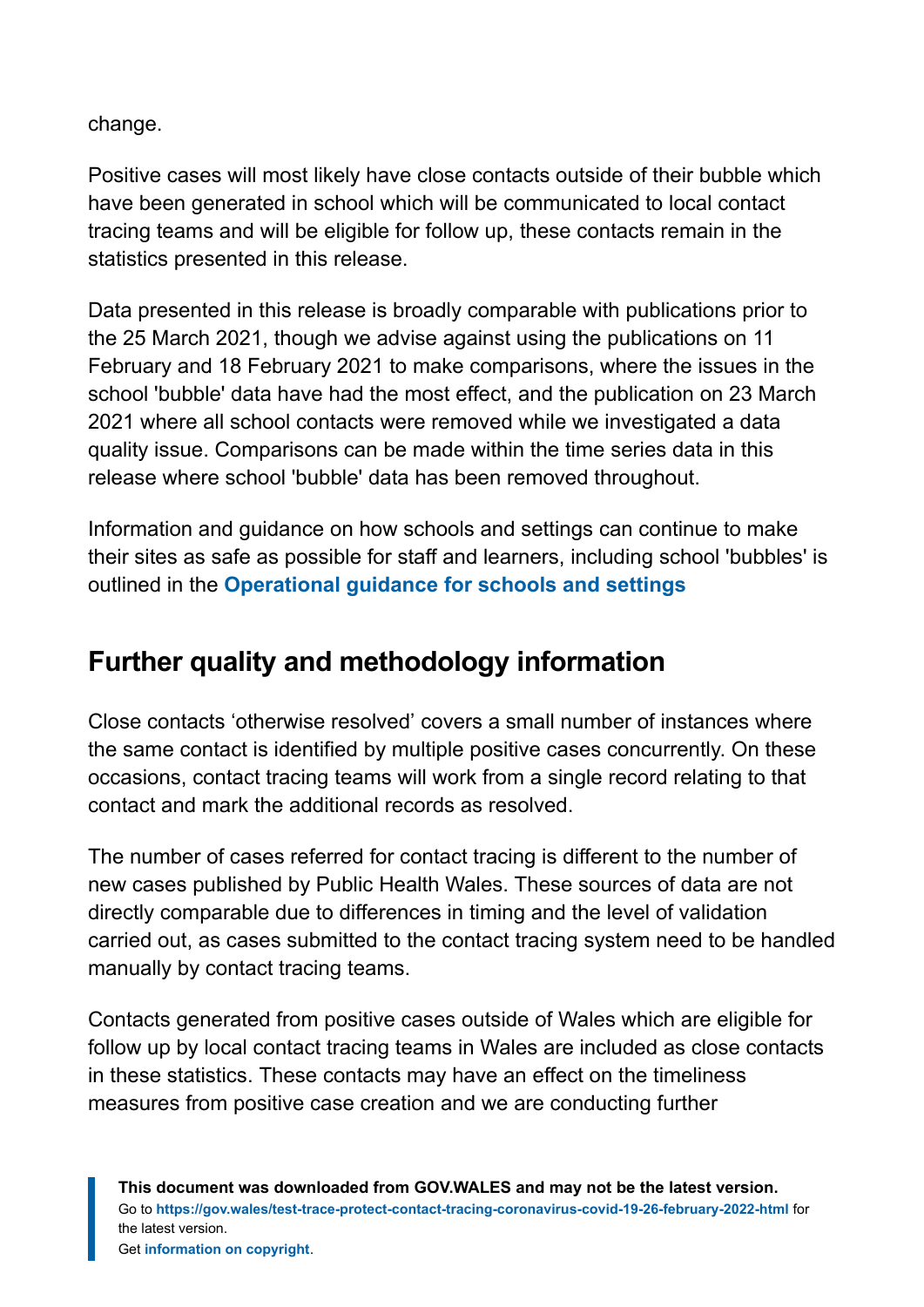investigation with Digital Health and Care Wales (DHCW) colleague into these specific scenarios.

On 17 December 2020, the NHS Wales Test Trace Protect (TTP) service rolled out a new function aimed at giving people the ability to provide details of their close contacts via a new e-form. Cases receive an initial phone call from contact tracers to invite them to complete the e-form and this call is defined as a successful contact. This information is included in the data shown in this release and will have an impact on the overall percentage of both positive cases and contacts successfully contacted, and the percentage of positive cases and contacts reached within 24 and 48 hours. Due to the reduction in positive cases in Wales and therefore, lower numbers of cases and contacts currently requiring contact tracing, most local contact tracing teams are prioritising phone calls over the use of the e-form. This means that e-forms will account for extremely small numbers within the data presented in this publication. We continue to work with colleagues to monitor use of the e-form within the contact tracing system and will include further information on this if use of the e-form begins to increase considerably.

For the week 21 to 27 March 2021, there was a large increase in the number of contacts eligible for follow up in Swansea Bay University Health Board which can be seen in the associated tables published alongside this release. We believe this to be a result of some school contacts being uploaded incorrectly for this region. This increase had a small impact on the national figures presented in this release for the percentage of contacts reached but a larger impact on time taken to reach close contacts. Regions have been reminded of the guidance on uploading school "bubbles" into the system to avoid further issues with the data.

From the 4 March 2021 publication, data for travellers arriving from outside the UK's Common Travel Area is no longer included in the figures presented in this release and has been removed retrospectively from historic data. Compared to the data as it was published on 25 February 2021, this resulted in a small reduction in the number of positive cases and close contacts in the data published on 4 March 2021 as these arriving international travellers represented less than 3% of the weekly cases. These citizens are isolating due to their travel and to avoid any potential transmission of variants of concern. As such they are subject to a separate managed **[quarantine process](https://gov.wales/how-isolate-when-you-travel-wales-coronavirus-covid-19)**. If an arriving international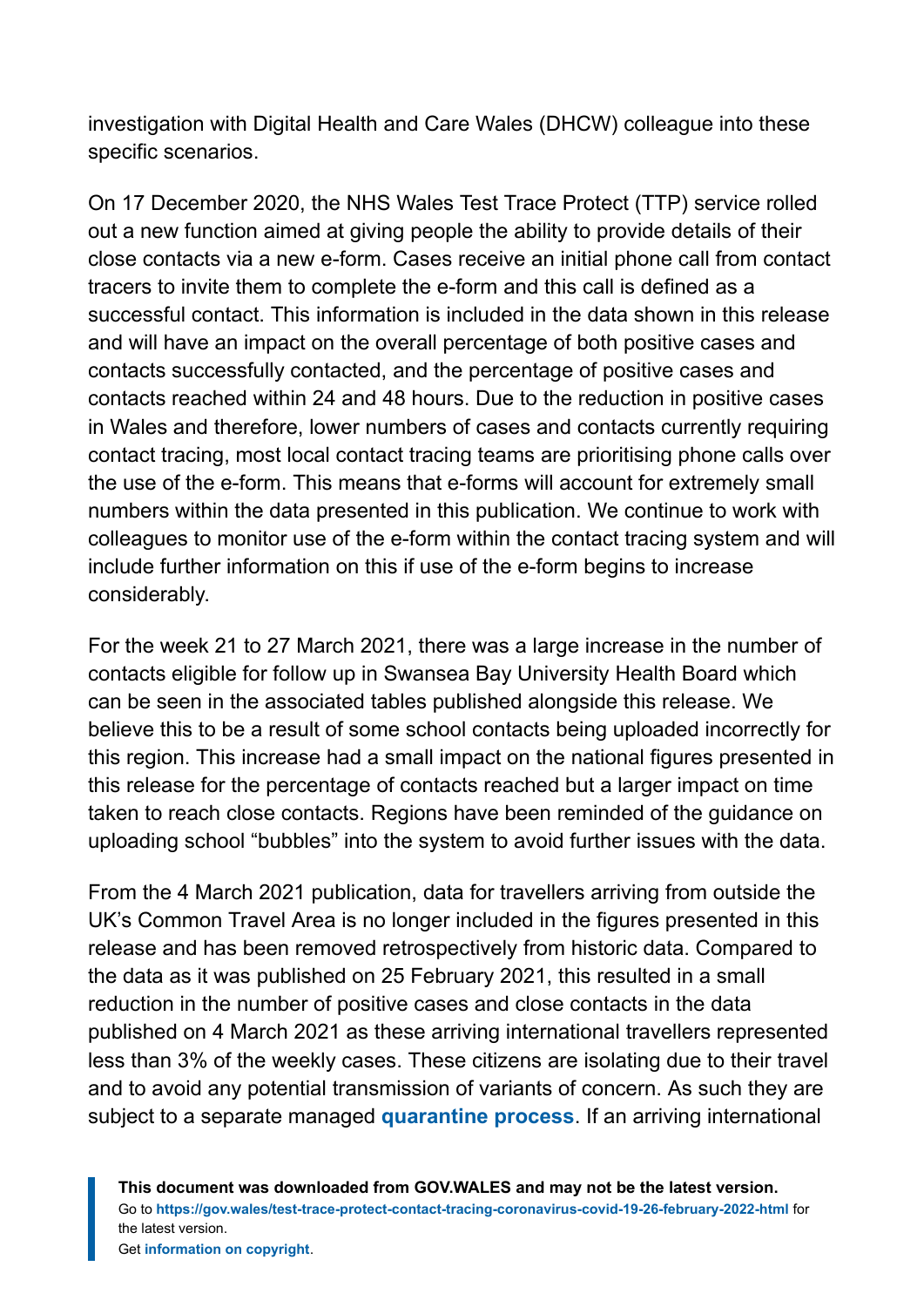traveller subsequently tests positive, they will then become a positive case and therefore be subject to the full contact tracing process and appear in the statistics presented.

In the 17 May 2021 release, Digital Health and Care Wales (DHCW) changed the contact tracing data to remove duplicate records. This change was applied to historical data from the start of this dataset (21 June 2020) onwards. Duplicate records occur where more than one positive case identifies the same close contact. Following this change, close contacts are now only counted once in the figures eligible for follow up. Previously they were counted each time they were identified by a positive case. Duplicate records account for up to 5% of the eligible close contacts in each week.

As of 7 August 2021, adults who have been fully vaccinated and received the vaccine in the UK and those under the age of 18 will no longer have to selfisolate if they are identified as close contacts of someone who has tested positive for COVID-19. Close contacts are still contacted by the contact tracing team and are therefore still included in the statistics presented in this publication.

As of 29 October 2021, the self-isolation criteria have been updated for household contacts who are fully vaccinated or aged between 5 and 17, the latest requirements can be found at **[Self-isolation: fully vaccinated adults and](https://eur01.safelinks.protection.outlook.com/?url=https%3A%2F%2Fgov.wales%2Fself-isolation%23section-83759&data=04%7C01%7CLisa.Bloemberg%40gov.wales%7C11b24c7619744c4b4b8608d9db45efb8%7Ca2cc36c592804ae78887d06dab89216b%7C0%7C0%7C637781915677040668%7CUnknown%7CTWFpbGZsb3d8eyJWIjoiMC4wLjAwMDAiLCJQIjoiV2luMzIiLCJBTiI6Ik1haWwiLCJXVCI6Mn0%3D%7C3000&sdata=OXcmQPRh7n3HA4acgO3apukDA8uXLR%2FRd019fXbuP7I%3D&reserved=0) [young people aged between 5 and 17](https://eur01.safelinks.protection.outlook.com/?url=https%3A%2F%2Fgov.wales%2Fself-isolation%23section-83759&data=04%7C01%7CLisa.Bloemberg%40gov.wales%7C11b24c7619744c4b4b8608d9db45efb8%7Ca2cc36c592804ae78887d06dab89216b%7C0%7C0%7C637781915677040668%7CUnknown%7CTWFpbGZsb3d8eyJWIjoiMC4wLjAwMDAiLCJQIjoiV2luMzIiLCJBTiI6Ik1haWwiLCJXVCI6Mn0%3D%7C3000&sdata=OXcmQPRh7n3HA4acgO3apukDA8uXLR%2FRd019fXbuP7I%3D&reserved=0).**

As policy changes regarding the operation of the contact tracing system we continue to work with colleagues in DHCW to determine data quality and possible further breakdowns of the data.

Issues were identified at a private laboratory based in Wolverhampton, England where incorrect test results had been issued. As a result of this, a number of people tested between 4 and 12 October were advised to re-test which may impact the number of positive cases eligible for follow up in the weeks beginning 10 and 17 October 2021. Around 4,000 tests are estimated to be affected in Wales, more information is available in the **[statement from the Minister for](https://gov.wales/written-statement-has-issued-update-welsh-residents-impacted-incorrect-covid-19-test-results) [Health and Social Services](https://gov.wales/written-statement-has-issued-update-welsh-residents-impacted-incorrect-covid-19-test-results)**.

From early September to the end of October 2021, the 'percentage of positive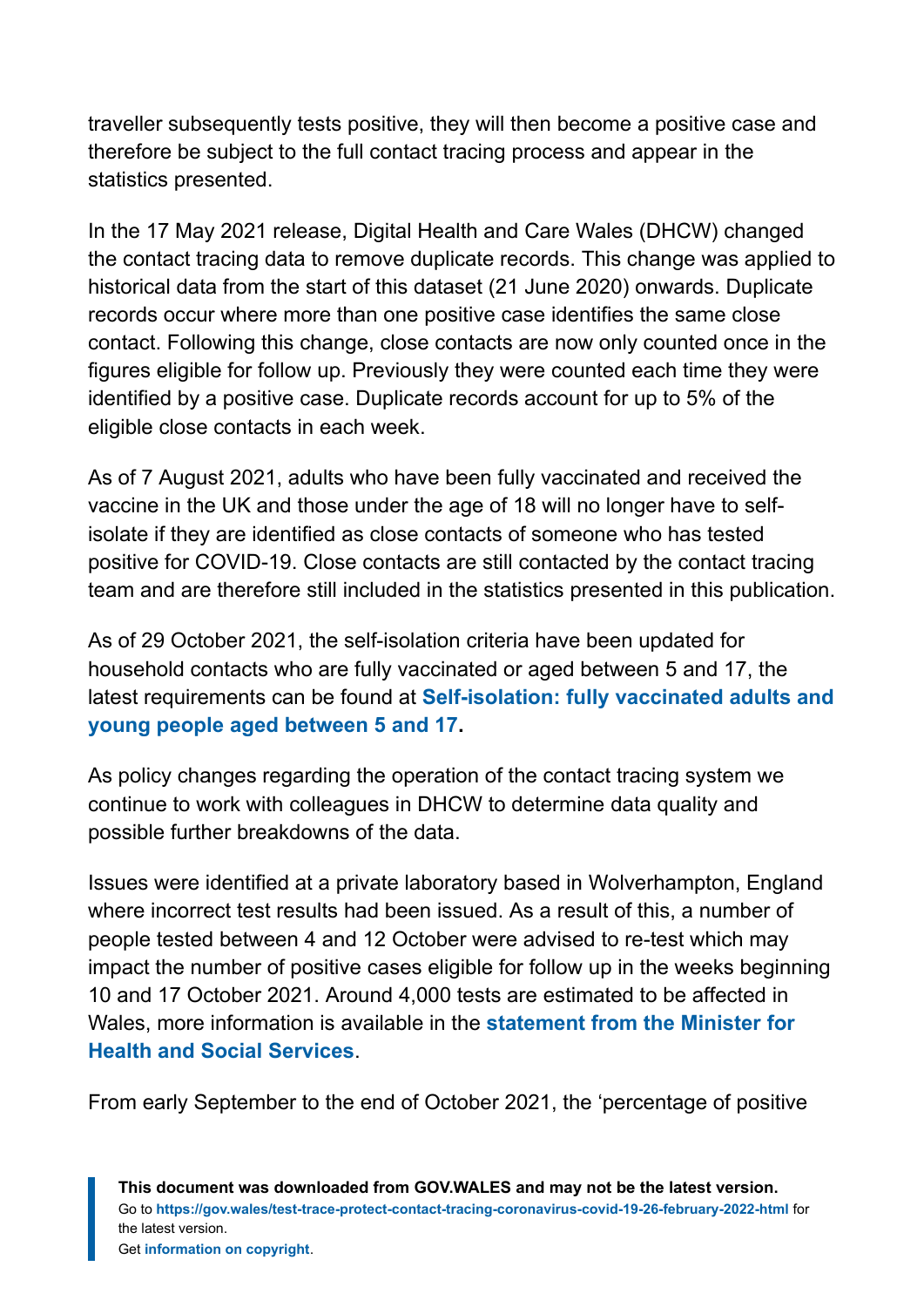cases reached within 24 and 48 hours' timeliness measures were generally lower compared to the first half of 2021. This is likely due to a larger number of positive cases and close contacts eligible for follow up by local contact tracing teams.

Data for contact tracing via the NHS COVID-19 App is published by The Department of Health and Social Care and includes data on users who have completed the symptom checker, test results received, users notified to selfisolate and check in events that have taken place. Latest published data and more information on this can be found at: **[What data is available about how](https://faq.covid19.nhs.uk/article/KA-01367) [the NHS COVID-19 app is being used?](https://faq.covid19.nhs.uk/article/KA-01367)**

Due to an increase in the number of positive cases and close contacts eligible for follow up by local contact tracing teams, from the week commencing 6 September 2021 Welsh Government introduced a national framework to prioritise cases that have a higher risk of onward transmission or that involve vulnerable individuals. This means that the positive cases reached are likely to be those classed as the highest priority from a public health protection perspective.

### **National Statistics status**

These statistics are not National Statistics. However, as far as has been practicable, they have been collected and validated in accordance with the pillars and principles within the **[Code of Practice for Statistics](https://code.statisticsauthority.gov.uk/)**. We continue to develop the data collection and quality assurance process to improve the data.

These statistics have been produced quickly in response to developing world events.

### **Well-being of Future Generations Act**

The Well-being of Future Generations Act 2015 is about improving the social, economic, environmental and cultural wellbeing of Wales. The Act puts in place seven wellbeing goals for Wales. These are for a more equal, prosperous,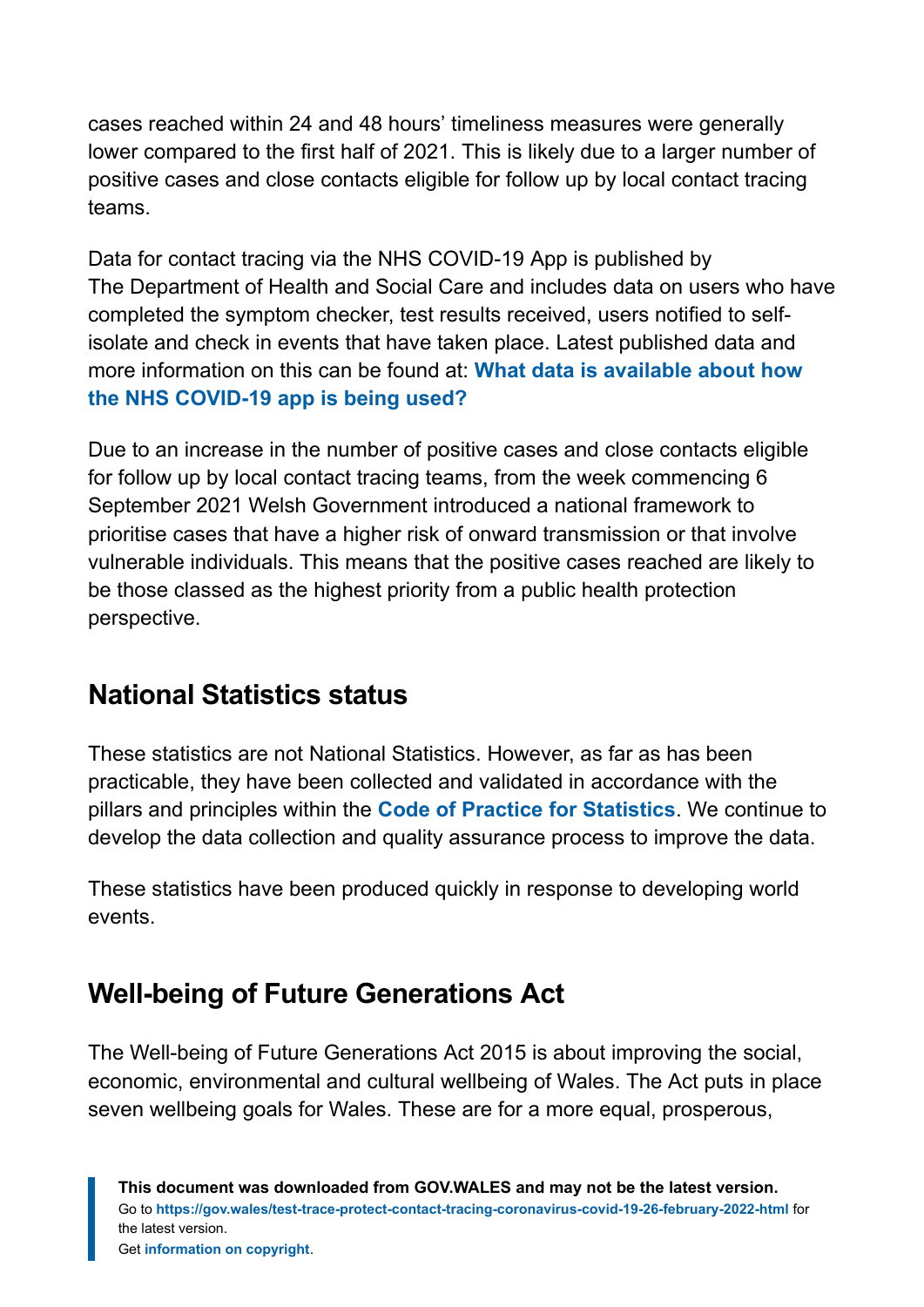resilient, healthier and globally responsible Wales, with cohesive communities and a vibrant culture and thriving Welsh language. Under section (10)(1) of the Act, the Welsh Ministers must (a) publish indicators ("national indicators") that must be applied for the purpose of measuring progress towards the achievement of the wellbeing goals, and (b) lay a copy of the national indicators before Senedd Cymru. Under section 10(8) of the Well-being of Future Generations Act, where the Welsh Ministers revise the national indicators, they must as soon as reasonably practicable (a) publish the indicators as revised and (b) lay a copy of them before the Senedd. These national indicators were laid before the Senedd in 2021. The indicators laid on 14 December 2021 replace the set laid on 16 March 2016.

Information on the indicators, along with narratives for each of the well-being goals and associated technical information is available in the **[Well-being of](https://gov.wales/wellbeing-wales) [Wales report](https://gov.wales/wellbeing-wales)**.

Further information on the **[Well-being of Future Generations \(Wales\) Act](https://gov.wales/well-being-future-generations-wales-act-2015-guidance) [2015](https://gov.wales/well-being-future-generations-wales-act-2015-guidance)**.

The statistics included in this release could also provide supporting narrative to the national indicators and be used by public services boards in relation to their local wellbeing assessments and local wellbeing plans.

### **Further information**

For information and advice on contact tracing please refer to our **[Test, trace,](https://gov.wales/test-trace-protect-coronavirus) [protect: coronavirus](https://gov.wales/test-trace-protect-coronavirus)** guidance page.

### **Next update**

Thursday 10 March 2022.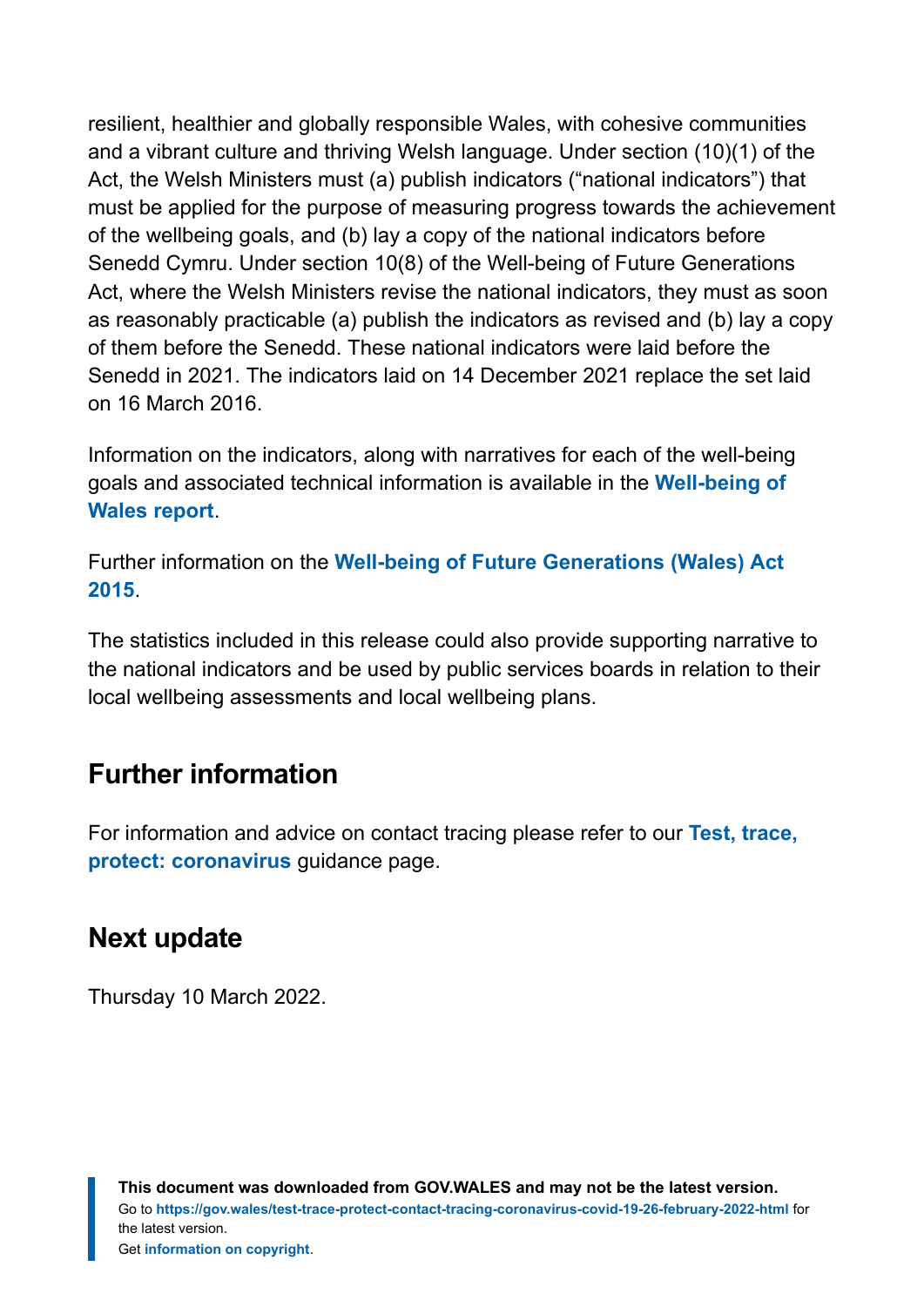#### **We want your feedback**

We are considering reducing the frequency of some of the COVID-19 related statistical releases, including this publication. We welcome any comments or feedback on how you use these releases, and any changes to them via **[kas.covid19@gov.wales](mailto:KAS.COVID19@gov.wales)**.

# <span id="page-18-0"></span>**Contact details**

For queries about the data Statistician: Ryan Pike Telephone: 0300 025 6415 Email: **[kas.covid19@gov.wales](mailto:kas.covid19@gov.wales)**

Media: 0300 025 8099

SFR 70/2022